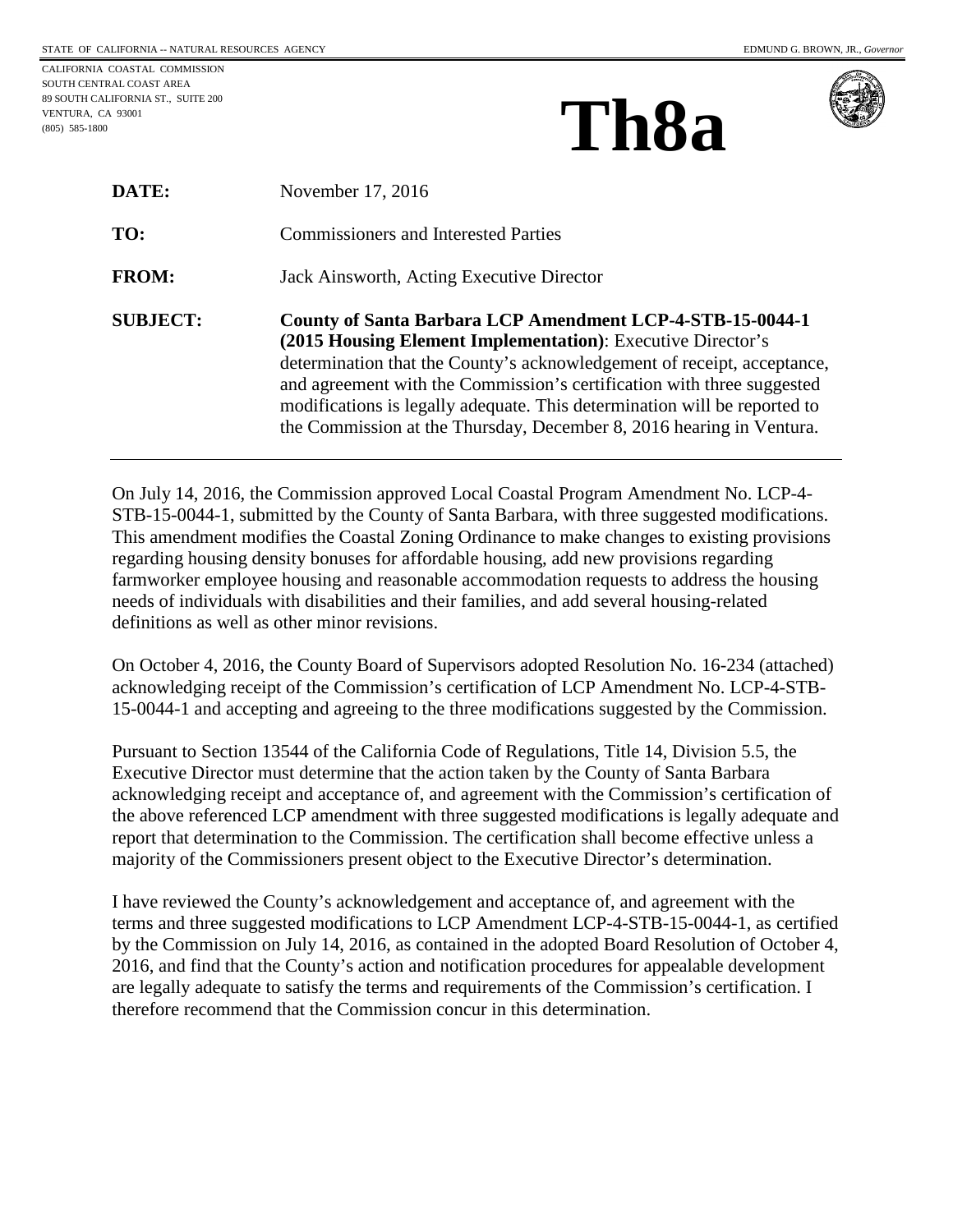## RESOLUTION OF THE BOARD OF SUPERVISORS COUNTY OF SANTA BARBARA, STATE OF CALIFORNIA

IN THE MATTER OF APPROVING AN AMENDMENT TO THE SANTA BARBARA COUNTY LOCAL COASTAL PROGRAM TO AMEND THE COASTAL ZONING ) ) ) ORDINANCE, ARTICLE II OF CHAPTER 35, ZONING, ) OF THE SANTA BARBARA COUNTY CODE, REGARDING ) THE 2015 HOUSING ELEMENT ORDINANCE AMENDMENTS AS MODIFIED BY THE CALIFORNIA  $\qquad$ COASTAL COMMMISSION. )

RESOLUTION NO. 16- 234

CASE NUMBER: 150RD-OOOOO-OOO 14

## WITH REFERENCE TO THE FOLLOWING:

- A. Whereas on November 3, 2015, the Board of Supervisors of the County of Santa Barbara approved an amendment to the County's Local Coastal Program by amending the Coastal Zoning Ordinance, Article II of Chapter 35, Zoning, of the County Code, regarding the 2015 Housing Element Ordinance Amendment (Ordinance No. 4946, Case No. 150RD-00000-00014); and
- B. Whereas on December 8, 2015, the Board of Supervisors of the County of Santa Barbara, by Resolution No. 15-311 submitted said amendment for consideration and certification to the California Coastal Commission; and
- C. Whereas on July 14, 2016, the California Coastal Commission approved a resolution of certification with suggested modifications for this amendment to County's Local Coastal Program (Coastal Commission Case No. LCP-4-STB-15-0044-1); and
- D. Whereas the Board of Supervisors finds the suggested modifications to be acceptable.

NOW THEREFORE, IT IS HEREBY RESOLVED AS FOLLOWS:

- 1. The above recitations are true and correct.
- 2. The Board of Supervisors acknowledges receipt of the California Coastal Commission's resolution of certification with a suggested modification and accepts and agrees to the modification through amendment of the Coastal Land Use Plan and Implementation Program (Coastal Zoning Ordinance) as required in Section 13544(a) of the Commission's Administrative Regulations, and agrees to issue Coastal Development Pennits for the total area included in the certified Local Coastal Program consistent with the modification of Ordinance No. 4946 as certified by the Commission.
- 3. The Board of Supervisors will submit this acknowledgment to the California Coastal Commission to demonstrate conformity with the provisions of the Commission's action to certify the amendment to the Local Coastal Program in compliance with Section 13544(b) of the Commission's Administrative Regulations.
- 4. The Chair of the Board of Supervisors is hereby authorized and directed to sign and certify all documents and other materials in accordance with this Resolution to reflect the above mentioned action by the Board of Supervisors.
- 5. The Board of Supervisors directs the Planning and Development Department to submit this Resolution to the Executive Director of the California Coastal Commission.